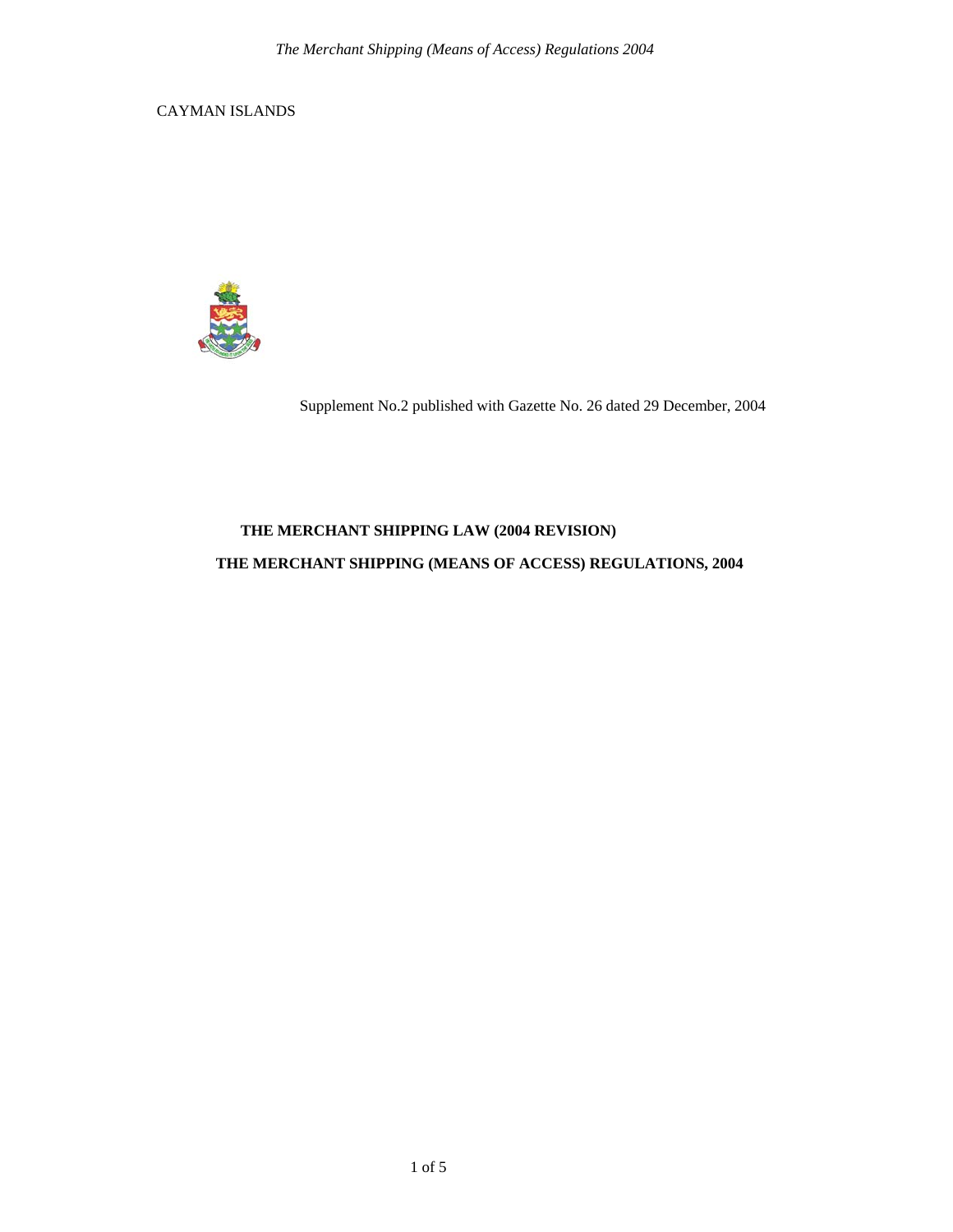## **ARRANGEMENT OF REGULATIONS**

- <span id="page-1-0"></span>1. [Citation](#page-2-0)
- 2. [Interpretation](#page-2-1)<br>3. Application
- 3. Application<br>4. General duties
- 4. [General duties concerning access arrangements.](#page-2-3)<br>5. Gangways.
- [Gangways.](#page-2-4)
- 6. [Accommodation ladders.](#page-3-0)
- 7. [Portable and rope ladders.](#page-3-1)
- 8. [Life-buoys.](#page-3-2)
- 9. [Safety nets.](#page-3-3)
- 10. [Use of equipment.](#page-3-4)
- 11. [Penalties.](#page-3-5)
- 12. [Offences due to the act or default of another.](#page-3-6)
- 13. [Inspection and detention of a Cayman Islands ship.](#page-3-7)
- 14. [Inspection, detention and other measures in](#page-4-0) respect of ships registered outside the [Islands.](#page-4-0)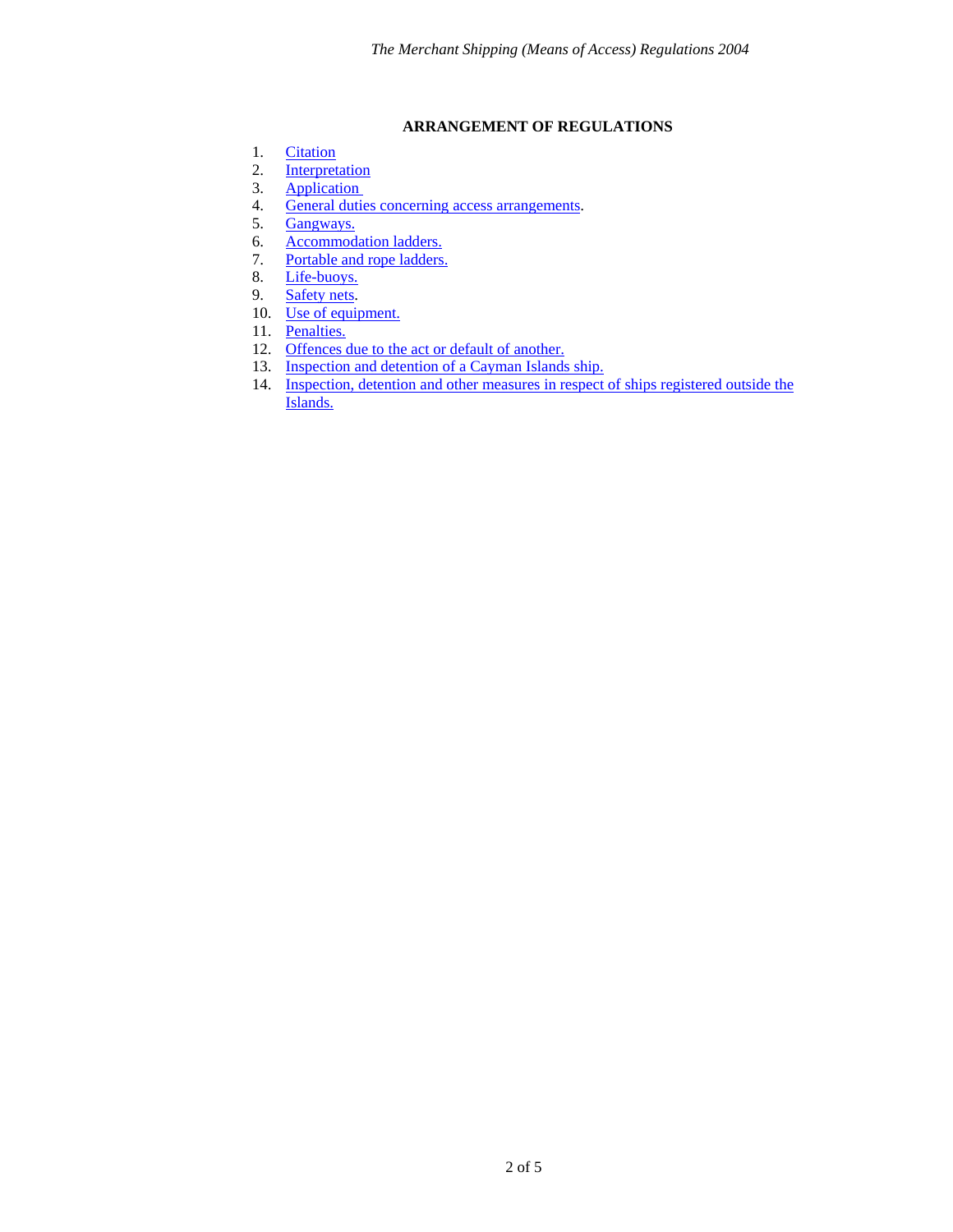### **THE MERCHANT SHIPPING LAW (2004 REVISION)**

#### **THE MERCHANT SHIPPING (MEANS OF ACCESS) REGULATIONS, 2004**

<span id="page-2-2"></span><span id="page-2-1"></span><span id="page-2-0"></span>The Governor, in exercise of the powers conferred on him by sections 174 and 459 of the Merchant Shipping Law (2004 Revision) makes the following regulations; Citation 1. These Regulations may be cited as the Merchant Shipping (Means of Access) Regulations, 2004. Interpretation 2. In these Regulations unless the context otherwise requires- "access" means embarking on or disembarking from a ship; "employer" means a person for the time being employing the master of a ship; "offshore unit" has the meaning ascribed to it in section 162 of the Merchant Shipping (Marine Pollution) Law, 2001; and "portable ladder" does not include a rope ladder. Application 3. (1) Subject to paragraph (2)-(a) these regulations, except regulation 14, apply to Cayman Islands ships; and (b) these regulations, other than regulations 5, 6,  $7(c)$  and 13, apply to ships other than Cayman Islands ships when they are in Cayman Islands waters. (2) These regulations do not apply to (a) fishing vessels; (b) pleasure vessel; (c) offshore units while on or within 500 metres of their working stations; or (d) ships in which there is for the time being no master or crew or watchman. (3) The Director may grant exemptions from all or any of these regulations, as may be specified in the exemption, for classes of cases or individual cases on such tenms if any, as he may so specify and may, subject to giving reasonable notice, alter or cancel any such exemption. 4. (1) The employer and the master shall ensure that there is a safe means of access between the ship and any quay, pontoon or similar structure or another ship alongside which the ship is secured and in particular, and without prejudice to the generality of such duty, the employer and the master shall ensure that-General duties concerning access arrangements (a) any equipment necessary to provide a safe means of access is placed in position promptly after the ship has been so secured and remains in position while the ship is so secured; (b) access equipment which is in use- (i) is properly rigged, secured, deployed and is safe to use; and (ii) is so adjusted from time to time as to maintain safety of access; (c) access equipment and immediate approaches thereto are adequately illuminated; and (d) any equipment used for means of access and any safety net is of good construction, of sound material, of adequate strength for the purposes for which it is used, free from patent defect and properly maintained. (2) When access is necessary between ship and shore, and the ship is not secured alongside, the employer and master shall ensure that such access is provided in a safe manner. (3) The employer and the master in carrying out the obligations contained in this regulation shall take full account of any directions that may be published by the Director. 5. In every ship of 30 metres or more registered length (or, in the case of an unregistered ship, of 30 metres or more overall length) the employer shall ensure that there is carried on the ship a gangway which is appropriate to the deck layout, size, shape and maximum freeboard of the ship and which Gangways

<span id="page-2-4"></span><span id="page-2-3"></span>complies with any directions that may be published by the Director.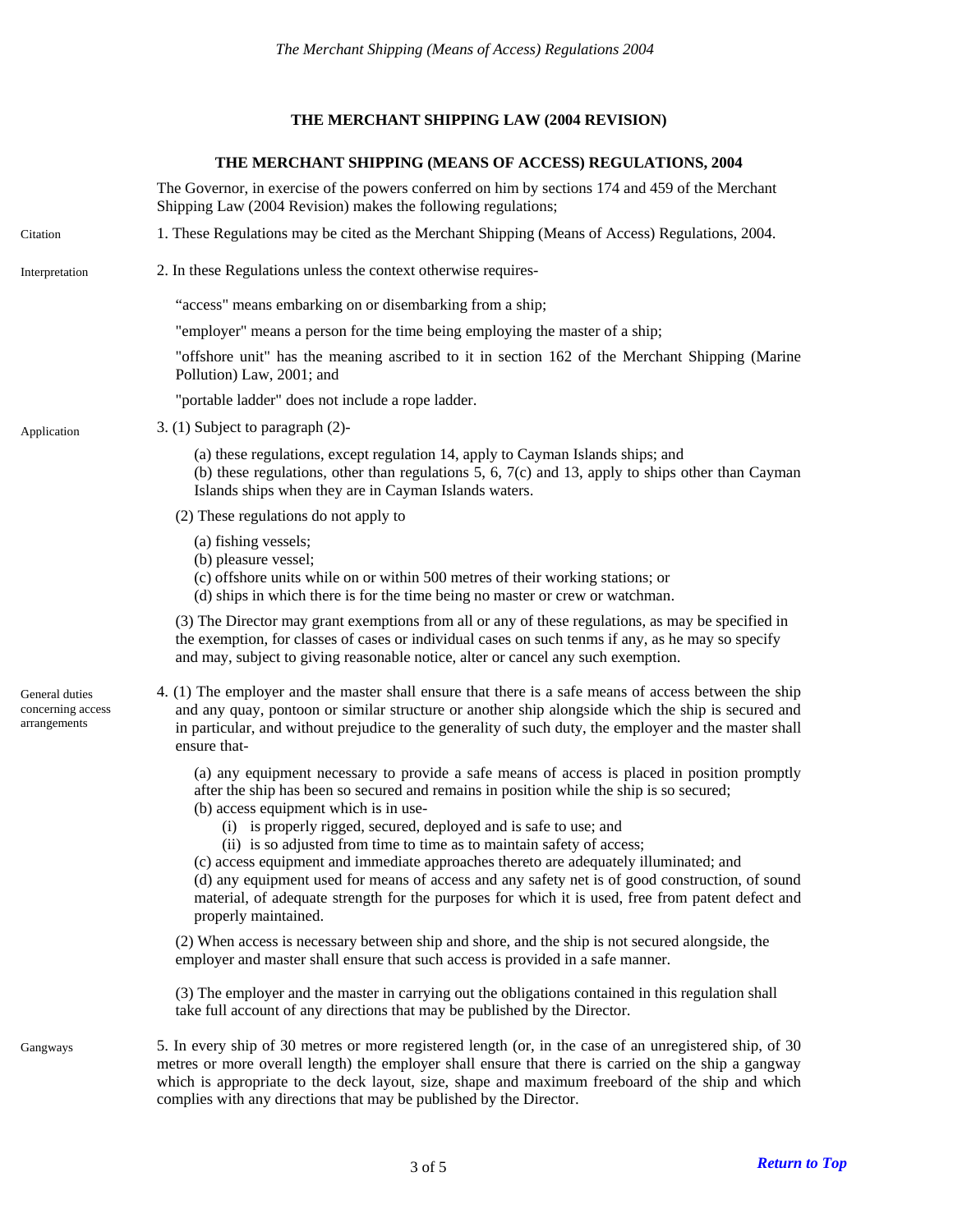# *The Merchant Shipping (Means of Access) Regulations 2004*

<span id="page-3-7"></span><span id="page-3-6"></span><span id="page-3-5"></span><span id="page-3-4"></span><span id="page-3-3"></span><span id="page-3-2"></span><span id="page-3-1"></span><span id="page-3-0"></span>

| Accommodation<br>ladders                                  | 6. In every ship of 120 metres or more in registered length (or, in the case of an unregistered<br>ship, of 120 metres or more overall length) the employer shall ensure that there is carried on<br>the ship an accommodation ladder which is appropriate to the deck layout, size, shape and<br>maximum freeboard of the ship and which complies with any directions that may be<br>published by the Director.                                                                                            |
|-----------------------------------------------------------|-------------------------------------------------------------------------------------------------------------------------------------------------------------------------------------------------------------------------------------------------------------------------------------------------------------------------------------------------------------------------------------------------------------------------------------------------------------------------------------------------------------|
| Portable and rope<br>ladders                              | 7. The employer and the master shall ensure that-                                                                                                                                                                                                                                                                                                                                                                                                                                                           |
|                                                           | (a) a portable ladder is used for the purpose of access to the ship only where no safer<br>means of access is reasonably practicable;<br>(b) a rope ladder is used only for the purpose of access between a ship with high<br>freeboard and a ship with low freeboard or between a ship and a boat if no safer means<br>of access is reasonably practicable; and<br>(c) any rope ladder used for the purpose of access to a ship complies with any<br>specifications that may be published by the Director. |
| $Life - buoys$                                            | 8. The employer and the master shall ensure that a life-buoy with a self-activating light and<br>also a separate safety line attached to a quoit or some similar device is provided ready for use<br>at the point of access aboard the ship.                                                                                                                                                                                                                                                                |
| Safety nets                                               | 9. (1) The employer and master shall ensure that an adequate number of safety nets is carried<br>on the ship or is otherwise readily available.                                                                                                                                                                                                                                                                                                                                                             |
|                                                           | (2) The master shall ensure that when access equipment is in use and there is a risk of a<br>person falling from that access equipment or from the ship or from the quayside<br>immediately adjacent to the access equipment, a safety net is mounted in order to minimise<br>the risk of injury.                                                                                                                                                                                                           |
| Use of equipment                                          | 10. When access equipment is provided in accordance with these regulations any person<br>boarding or leaving the ship shall use that equipment except in emergencies.                                                                                                                                                                                                                                                                                                                                       |
| Penalties                                                 | 11. (1) An employer who contravenes regulation 4, 5, 6, 7, 8 or 9 is guilty of an offence and is<br>liable on summary conviction to a fine of four thousand dollars or on conviction on<br>indictment to a fine and to imprisonment for two years.                                                                                                                                                                                                                                                          |
|                                                           | $(2)$ A master who contravenes regulation 4, 7, 8 or 9 is guilty of an offence and liable on<br>summary conviction to a fine of two thousand dollars.                                                                                                                                                                                                                                                                                                                                                       |
|                                                           | (3) A person who contravenes regulation 10 is guilty of an offence and liable on summary<br>conviction to a fine of eight hundred dollars.                                                                                                                                                                                                                                                                                                                                                                  |
|                                                           | $(4)$ It is a defence for a person charged in respect of a contravention of regulation $4(1)$ or<br>$(2)$ or $9(2)$ to show that the requirements of the relevant regulation were complied with so<br>far as was reasonably practicable.                                                                                                                                                                                                                                                                    |
|                                                           | (5) It is a defence for a person charged under these regulations, including a person charged<br>by virtue of regulation 12, to show that he took all reasonable precautions and exercised all<br>due diligence to avoid the commission of the offence.                                                                                                                                                                                                                                                      |
| Offences due to the<br>act or default of<br>others        | 12. Where an offence under these regulations is committed, or would have been committed<br>except for the operation of regulation $11(5)$ , by a person due to the act or default of some<br>other person, that other person is guilty of the offence, and such a person may be charged with<br>and convicted of the offence by virtue of this regulation whether or not proceedings are taken<br>against the first-mentioned person.                                                                       |
| Inspection and<br>detention of a<br>Cayman Island<br>ship | 13. A person authorised by the Director may inspect any Cayman Islands ship and if he is<br>satisfied that there has been a failure to comply in relation to that ship with the requirements<br>of these regulations he may detain the ship until the health and safety of all employees and<br>other persons aboard ship is secured, but shall not in the exercise of these powers detain or<br>delay the ship unreasonably.                                                                               |